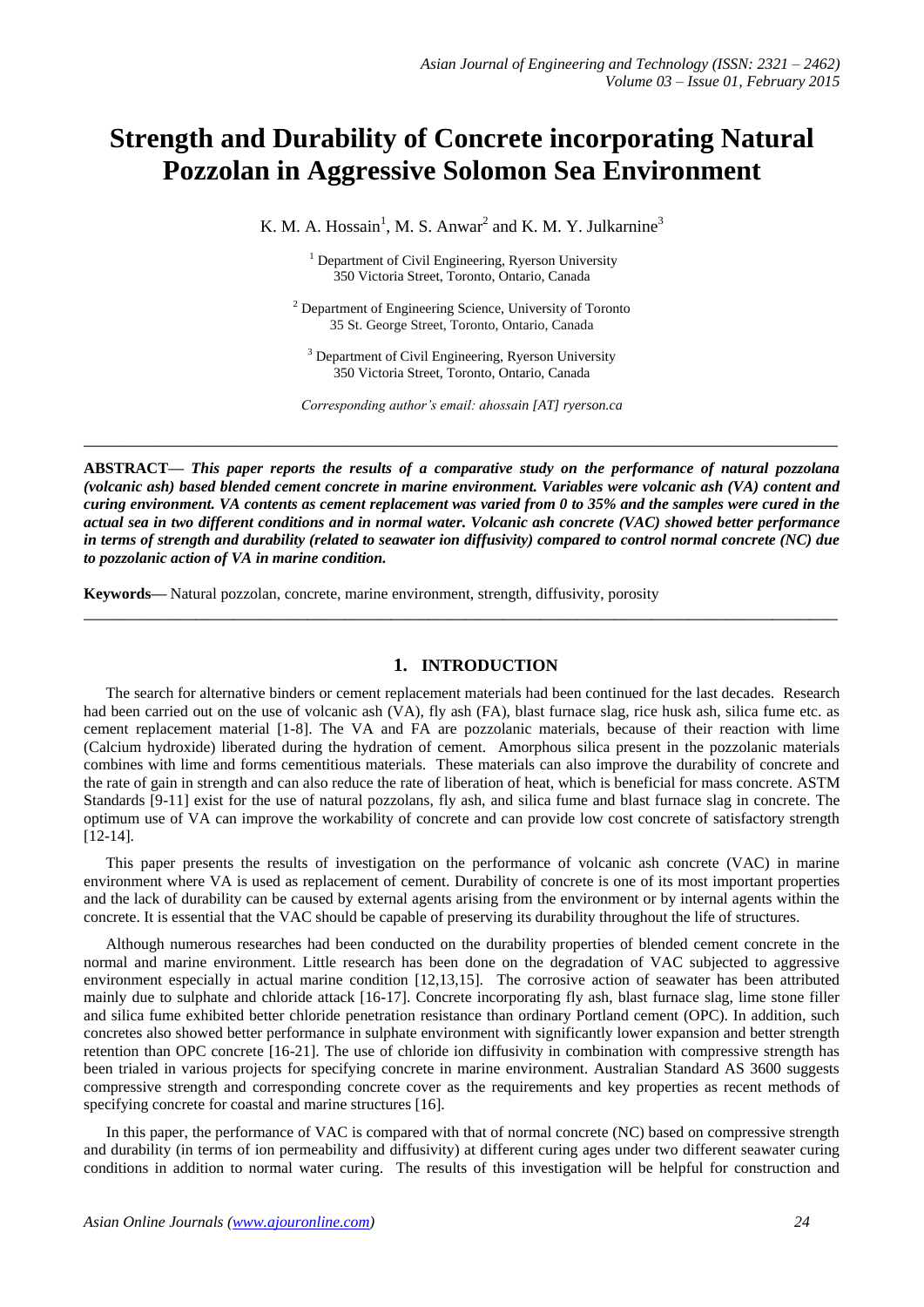manufacturing industries involved in the use volcanic material based concrete in structures subjected to extreme marine environment.

# **2. EXPERIMENTAL INVESTIGATION**

The concrete mixes cast and tested in this experimental program were divided into VAC and control normal concrete (NC) mixes (with 0% VA). Table 1 summarizes the details of concrete mixes used in this study. Percentage of volcanic ash used as cement replacement in the mixes was varied from 0 to 35% by weight. The NC mix was designed for a 28 day targeted strength of 30 MPa. Water to cementitious material ratio was kept constant at 0.45 in all the mixes. The air content of the mixes varies from 2.3 to 3.1%.

| <b>Table 1:</b> Details of concrete mixes |               |                                        |      |                                                                          |                                         |                            |  |
|-------------------------------------------|---------------|----------------------------------------|------|--------------------------------------------------------------------------|-----------------------------------------|----------------------------|--|
| <b>Mix</b>                                | <b>Cement</b> | Volcanic ash (VA)<br>kg/m <sup>3</sup> | Sand | Fine aggregate Coarse aggregate<br>10 <sub>mm</sub><br>kg/m <sup>3</sup> | 20 <sub>mm</sub>                        | Water<br>kg/m <sup>3</sup> |  |
| 0VAC(NC)                                  | 320           |                                        | 800  | 270                                                                      | 645                                     | 144                        |  |
| $5VAC*$                                   | 16            | 304                                    |      |                                                                          |                                         |                            |  |
| 10VAC                                     | 32            | 288                                    |      |                                                                          | * numeric represents the percentages of |                            |  |
| 15VAC                                     | 64            | 256                                    |      | VA by weight in the VAC mixes                                            |                                         |                            |  |
| 20VAC                                     | 96            | 224                                    |      |                                                                          |                                         |                            |  |
| 25VAC                                     | 128           | 192                                    |      |                                                                          |                                         |                            |  |
| 30VAC                                     | 160           | 160                                    |      |                                                                          |                                         |                            |  |
| 35VAC                                     | 192           | 128                                    |      |                                                                          |                                         |                            |  |

## **2.1 Materials and properties**

The volcanic ash (VA) used in this investigation were collected from the Rafael area in the East New Britain province of Papua New Guinea (PNG) and the source is a volcano called Mount Tavurvur. The cement used was locally manufactured Portland cement (PC) similar to ASTM type I.

|                                              | <b>Chemical composition</b> |                      |  |  |  |
|----------------------------------------------|-----------------------------|----------------------|--|--|--|
|                                              | Volcanic ash (VA)           | Portland cement (PC) |  |  |  |
| <b>Chemical Compound</b>                     | <b>Percent</b>              | Percent              |  |  |  |
| Calcium oxide (CaO)                          | 6.10                        | $60 - 67$            |  |  |  |
| Silica (SiO <sub>2</sub> )                   | 59.32                       | $17 - 25$            |  |  |  |
| Alumina (Al2O <sub>3</sub> )                 | 17.54                       | $3 - 8$              |  |  |  |
| Iron oxide (Fe <sub>2</sub> O <sub>3</sub> ) | 7.06                        | $0.5 - 6.0$          |  |  |  |
| Sulphur trioxide $(SO3)$                     | 0.71                        | $1-3$                |  |  |  |
| Magnesia (MgO)                               | 2.55                        | $0.1 - 4.0$          |  |  |  |
| Sodium oxide ( $Na2O$ )                      | 3.80                        | $0.5 - 1.3$          |  |  |  |
| Potassium oxide $(K_2O)$                     | 2.03                        | $0.5 - 1.3$          |  |  |  |
| Loss on ignition                             | 1.03                        | 1.22                 |  |  |  |
| Chloride                                     | < 0.01                      | --                   |  |  |  |
| Sulphate                                     | $0.08 - 0.68$               | --                   |  |  |  |
| pH                                           | 5.4                         | --                   |  |  |  |
|                                              | Physical properties         |                      |  |  |  |
| Fineness, $m^2/kg$                           | 242                         | 320                  |  |  |  |

**Table 2:** Chemical and physical properties of volcanic ash and Cement

Chemical and physical properties of VA are compared with those from Portland cement in Table 2. Chemical analysis indicated that the VA has almost similar composition and are principally composed of silica (about 60%) while the main components of cement are calcium oxide (maximum 70%). However, VA has cementitious compounds like calcium oxide, alumina and iron oxide (total about 31%). The amount of oxides of sodium and potassium known as "alkalis" is found to be higher in VA (5.83%) than that in cement (2.6% maximum). Higher alkali presence in the VA may have deleterious effects leading to disintegration of concrete due to reaction with some aggregate and affect the rate of gain in strength of cement. Quantitative XRD analysis of PC and blended cements with 20% VA (PVAC) as cement replacement, provided valuable information and the phase composition of these materials is presented in Table 3.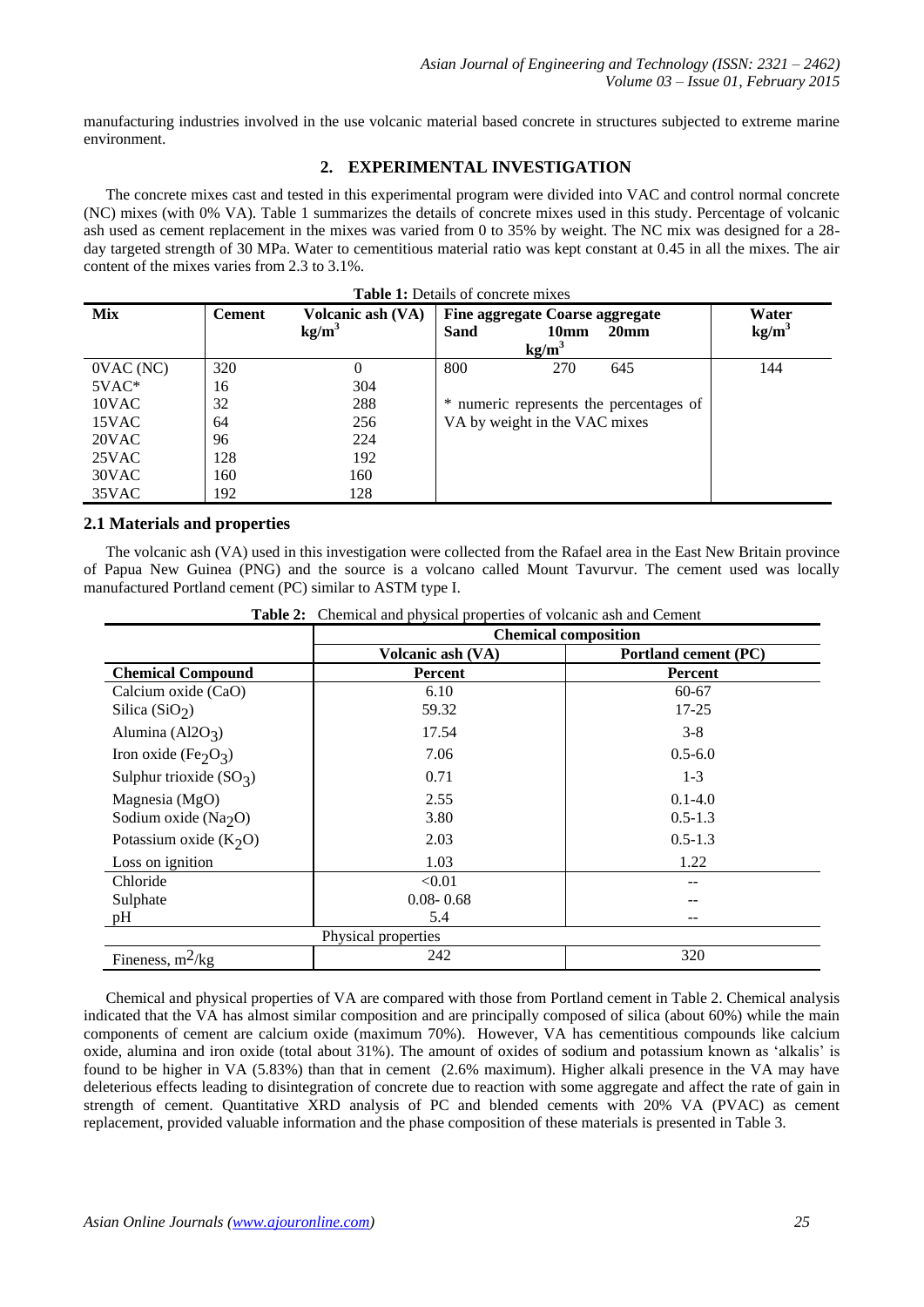*Asian Journal of Engineering and Technology (ISSN: 2321 – 2462) Volume 03 – Issue 01, February 2015*

| Phase                                             | Portland cement (PC) | <b>PVAC</b>             |  |  |
|---------------------------------------------------|----------------------|-------------------------|--|--|
|                                                   |                      | (PC blended with 20%VA) |  |  |
| $\begin{array}{c} C_3S\\ C_2S\\ C_3A \end{array}$ | 68.1                 | 46.3                    |  |  |
|                                                   | 14.1                 | 9.5                     |  |  |
|                                                   | 5.9                  | 5.1                     |  |  |
| $C_4AF$                                           | 9.2                  | 6.4                     |  |  |
| Other                                             | 2.4                  | 5.2                     |  |  |
| Total                                             | 99.7                 | 72.5                    |  |  |
| Glassy fraction*                                  | 0.3                  | 27.5                    |  |  |

| <b>Table 3:</b> Potential phase composition of the cementing materials from X-Ray diffraction |  |  |  |
|-----------------------------------------------------------------------------------------------|--|--|--|
|                                                                                               |  |  |  |

\* obtained by difference

Natural VA (fineness of 242 m<sup>2</sup>/kg) is found to be much coarser than cement (fineness of 320 m<sup>2</sup>/kg) which may lead to the increase of setting time. The coarse aggregate was 20 mm and 10 mm maximum size crushed stones having a bulk density of 2.5 and absorption of 0.5 percent. River sand having a specific gravity of 2.65 and absorption of 0.6 percent was used as fine aggregate.

# **2.2 Specimen casting, curing and testing**

Standard concrete cylinders (150 x 300 mm) were cast. The concrete constituents were mixed in a revolving-drum type mixer for ten minutes. The specimens were demoulded after 24 hours of casting and cured in three different curing conditions: normal potable and seawater curing.

The normal water curing of the specimens was performed in laboratory curing tanks. For seawater curing, the specimens were subjected to actual sea conditions. The selected site was the shoreline of the Solomon Sea and situated within the protected area of PNG Halla cement factory in the city of Lae (Fig.1).



**Figure 1**: Location of the site (City of Lae, Papua New Guinea)

The authority of the factory helped to ensure the security of the specimens and looked after the specimens. Seawater curing of the specimens was performed in two conditions:

Sea water curing 1: These specimens were submerged alternatively during high tides while during low tide they remain unsubmerged. The period of submergence varied between 10-12 hours.

Sea water curing 2: These specimens were fully submerged for the whole period of curing irrespective of high or low tide condition of the sea.

For each mix, 16 cylinders had been cast to provide four cylinders for different curing ages. It was planned to cure the specimens for 7, 14, 28 and 91days under seawater water curing conditions 1 and 2. The specimens were examined for any physical changes after the specific curing period and then tested for compressive strength.

After curing period of 91 days in seawater, powder XRD (X-ray diffraction) analysis was conducted on samples taken from the fully submerged (seawater curing 2) cylinder specimens. Samples were also collected from the 91-day cured cylinders (under seawater curing 2) at various depths from the surface using electrical drills. These samples were then ground into fine powder passing the 150 µm sieve. The total chloride contents were then measured as per JCI [22]. A 2-M  $HNO<sub>3</sub>$  solution was added to the powder, and the mixture was titrated with 0.005M AgNO<sub>3</sub> solution to determine the total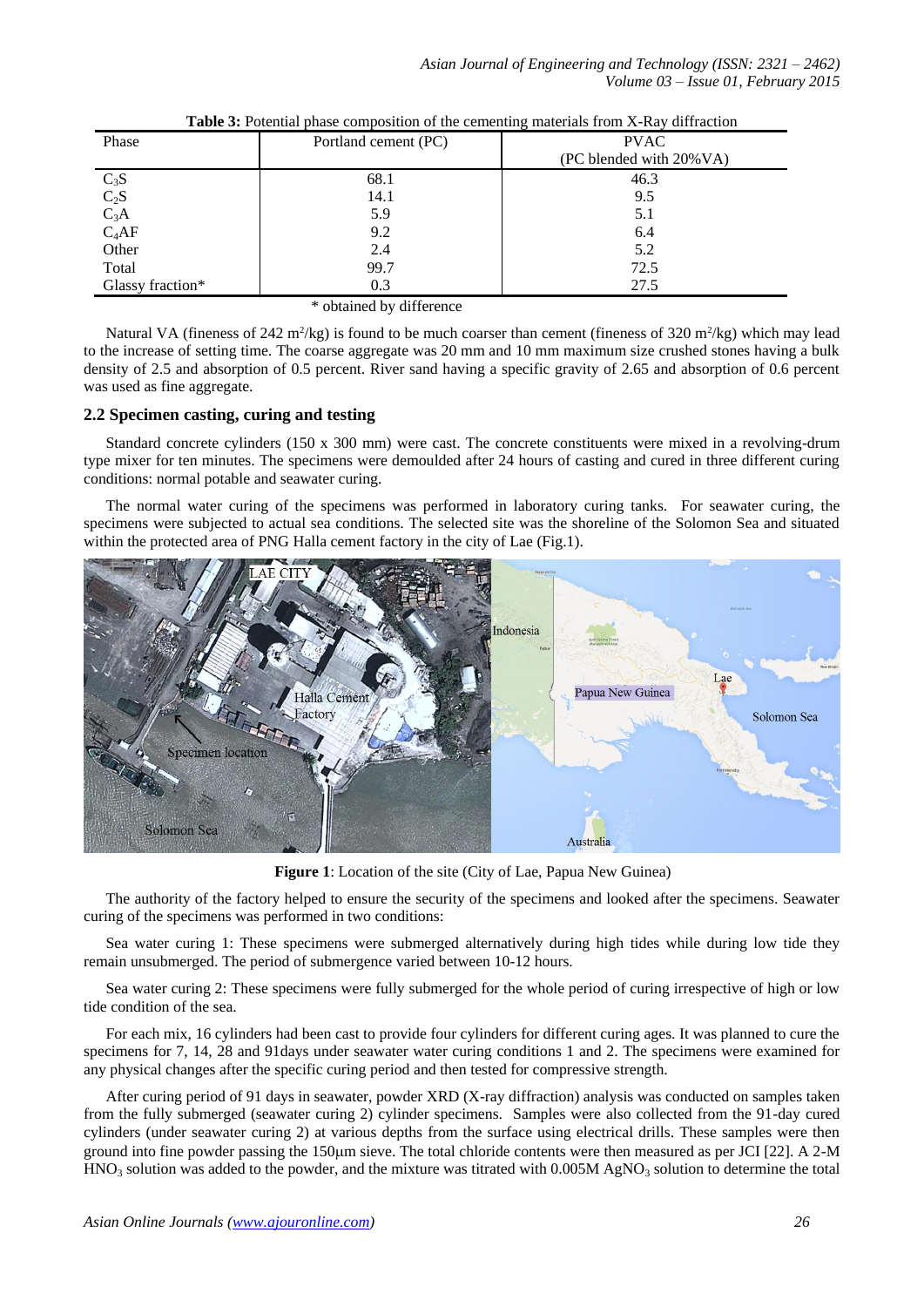chloride content of the mortar powder. The results were used to plot graphs of the chloride content versus depth from the surface of the specimen.

The mercury intrusion porosimetry (MIP) was used to measure the total pore volume (TPV) and pore radius of concrete at 7, 14, 21, 56 and 91 days of seawater curing 2 of the specimens.

## **3. RESULTS**

## **3.1 Influence of volcanic ash and curing condition on the compressive strength**

The typical variation of compressive strength (7 and 91 day) for different curing condition with different VA content is presented in Fig. 2. Generally the strength is found to decrease with the increase of VA content for different curing conditions (as shown in Fig. 2; 7 day strength development) with some interesting exception reflecting the benefit of VA in marine environment. With the increase in age of concrete (as can be seen from 91 day strength), the addition of VA as cement replacement is found to increase the strength of VAC compared to NC for all three curing conditions especially for 5 and 10% VA. Between 28 and 91 day, the strength of 10% VAC exceeds the strength of 5% VAC as can be seen from the ascending branch of the curves within this range.

At 91 day, the strength of 10% VAC in seawater curing 2 (Fig. 2) exceeds the strength from other two curing conditions which suggests the better performance of VAC concrete with long exposure in the marine environment. On the other hand, the 91-day strength of NC in both seawater curing conditions is found to be less than that of normal water curing. This indicates the long-term poor performance of NC in marine environment compared to VAC and hence justifies the use of VA in marine structures.



**Figure 2:** Variation of compressive strength with % of VA

#### **3.2 Influence of curing age and curing condition on the compressive strength**

The performance of NC and VAC with different dosages (up to 35%) of VA is compared in Fig. 3. NC shows poor performance in seawater curing. The strength from both seawater curing is less than normal water curing (Fig. 3). More exposure to the sea condition results in more reduction in strength as can be seen from the lower strength of the specimens in seawater curing condition 2 compared to specimens in seawater curing condition 1. Extension of curing age also leads to more strength reduction in NC and gives an indication of long-term poor performance of NC in marine condition.

Fig. 3 also compares the performance of VAC and NC under different curing conditions. The better performance of VAC with curing in marine condition compared to NC for VA dosages ranging from 5 to 15% is observed. Within the curing age of 91 day, the strength of VAC in seawater curing conditions exceeds the strength of normal water curing. It is interesting to note that more severe seawater curing (condition 2) produces higher strength within 91 day.

The performance of VAC with VA dosages ranging from 20 to 35% is also examined. Seawater curing seems to produce lower strength compared to that of NC. At VA dosages of 25%, the 28-day strength in all three curing conditions seems to produce similar strength and on the other hand 91-day strength is reduced in seawater curing. The lower strength development of VAC with VA dosages ranging from 20 to 35% particularly in the long term, suggests the identification of an optimum dose of VA. Current results suggest an optimum dose of VA ranges between 5 and 15%.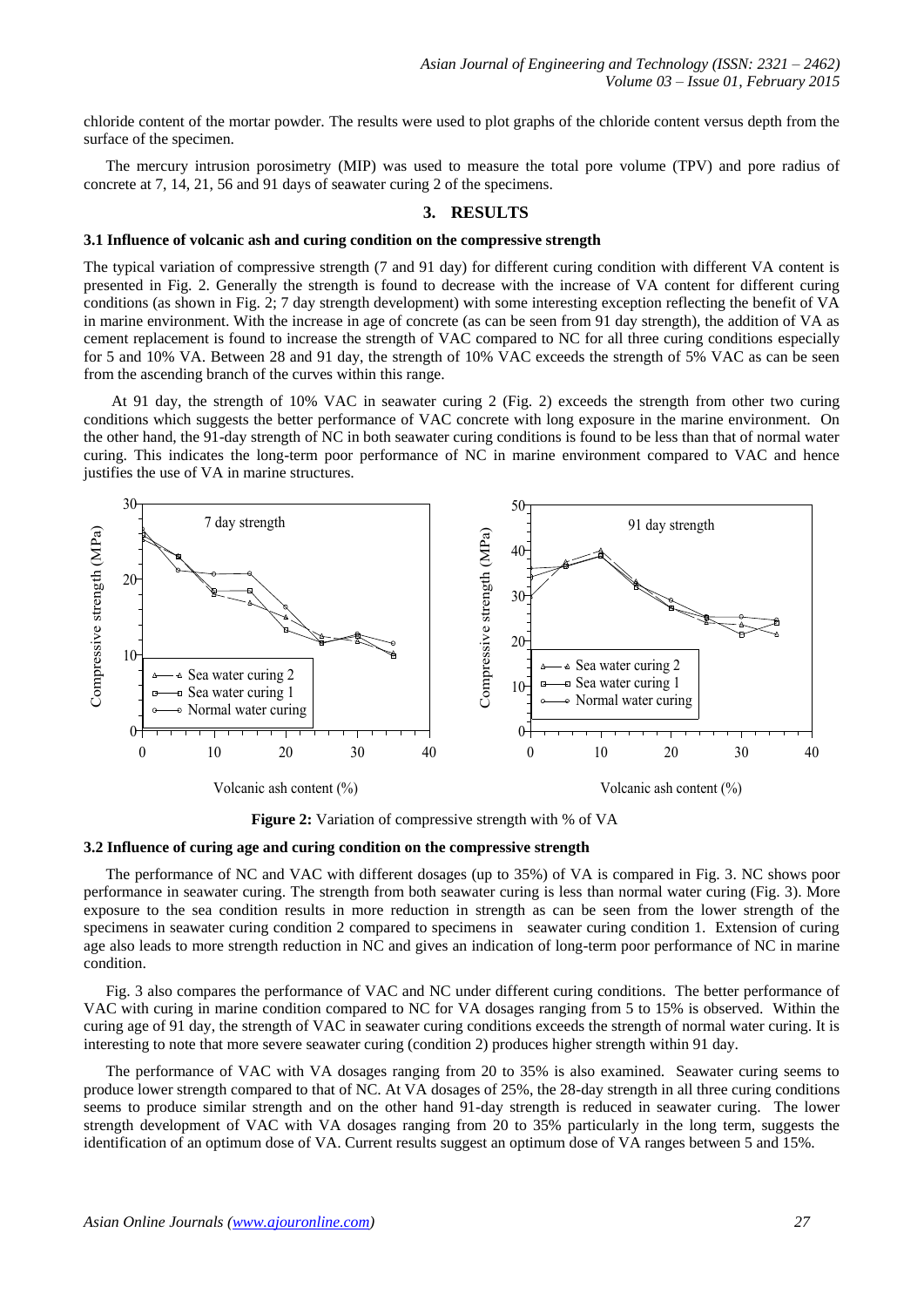

**Figure 3:** Performance of VAC with curing age and conditions

#### **3.2 Effect of curing age/condition and volcanic ash content on strength gain or loss**

Fig. 4 shows the strength gain (+ve value) or loss (-ve value) expressed as % in VAC compared to control normal concrete under different curing condition and with varying VA replacements. At the age of 7 day, all VAC mixes loss their strength compared to normal concrete and the loss of strength is found to be higher in sea water curing conditions 1 and 2 compared to normal water curing. But at the age of 28 day, 5% VAC starts to gain strength (+ve values) compared to NC. It records 14 to 15% strength enhancement in seawater curing condition 2 compared to about 4 to 5% in seawater curing condition 1 and normal water curing. Beyond 5%, the loss of strength can be observed but strength loss is found to be less in seawater curing condition 2 compared to other two conditions. It reflects the overall better performance of VAC in seawater curing.



**Figure 4**: Comparative study of strength loss or gain

The benefit of marine environment on the performance VAC is clearly revealed at the curing age of 91 day, which can be seen from Fig. 3. The seawater curing condition 2 exhibits better performance with about 20%, 35% and 10% strength gain compared to NC for VAC with 5%, 10% and 15% VA content, respectively. Even the seawater curing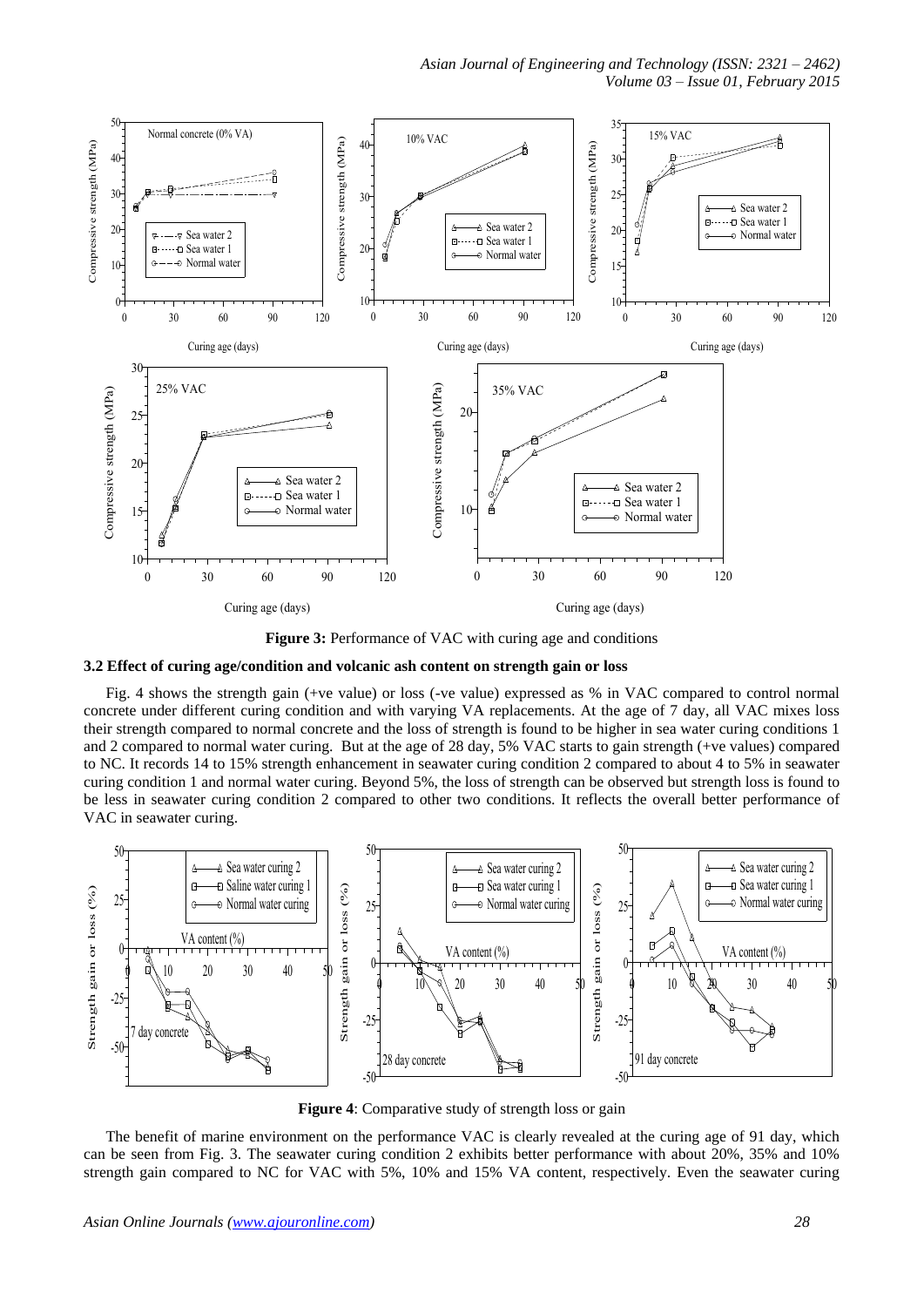condition 1 exhibits better performance compared to normal water curing with strength gain of about 5% and 12% for VA content of 5% and 10%, respectively. The range of VA content for strength gain extends from 5 to 15% in the case of seawater curing 2 compared to 5 to 10% in curing condition 1 and normal water.

# **4. DISCUSSION ON POZZOLANIC ACTIVITY, STRENGTH, DURABILITY AND MICROSTRUCTURAL CHRACTERISTICS**

The chemical deterioration of concrete in marine environments has been a topic of interest to concrete technologists in the last few decades. Seawater contains up to 35000 ppm of dissolved salts - about 78% of the salt is sodium chloride, and 15% is chloride and sulphate of magnesium. The concomitant presence of sulfate and chloride ions in marine environments causes deterioration of reinforced concrete structures and reinforcement corrosion. The reaction of the concrete with the sulfate ions in marine environments is similar to that of sulfate ions in non-marine environments, but the effects are different due to the presence of chloride ions in the former [23-24]. The effect of the conjoint presence of chlorides and sulfates on the sulfate resistance of hydrated Portland cements is inconclusive and highly debated [25]. The sulfate attack in marine environment gives rise to expansive ettringite, gypsum, and brucite and sometimes is associated with calcite formation [26].

The corrosive action of seawater has been attributed to the reaction of MgSO4 with Ca (OH)<sub>2</sub> liberated, forming gypsum and  $Mg(OH)$ <sub>2</sub> according to the following equation:

$$
MgSO_4 + Ca(OH)_2 \rightarrow CaSO_4 + Mg(OH)_2
$$

The gypsum formed reacts with calcium hydroxide liberated during hydrolysis of calcium silicates and forms calcium hydrosulphoaluminate.

$$
3 CaSO4 + C3A + 3 H20 = C3A. 3 CaSO4 3 H20 (ettrinsic)
$$

When ettringate and partly  $CaSO<sub>4</sub>$  are liberated, they enlarge the volume, resulting in concrete expansion affecting the durability of concrete. Expansion caused by ettringite formation is the most widely recognised mechanism of sulphate attack. In addition, the chlorides presents in seawater reacts with  $Ca(OH)_2$  liberated as well as  $C_3A$  to form calcium hydochloroaluminate and possibly thaumastic simultaneously according to:

$$
MgCl2 + Ca(OH)2 \rightarrow Ca Cl2 + Mg (OH)2
$$
  
CaCl<sub>2</sub> + C<sub>3</sub>A +10H<sub>2</sub>O  $\rightarrow$  C<sub>3</sub>A.CaCl<sub>2</sub>.10H<sub>2</sub>O

The formation of calcium hydrochloroaluminate could be one of the factors leading to reduction of concrete strength. The principal methods available to prevent sulfate attack using sulfate-resisting construction materials are changing Type I to Type II or Type V cement and introducing pozzolana such as fly ash, blast furnace slag in concrete [25, 27-33]. Researchers have shown that limitation on  $C_3A$  content is not the ultimate answer to the problem of sulfate attack [25, 30, 34, 35]. The use of blended cement made with fly ash, silica fume, and blast furnace slag is therefore recommended in sulfate environments [27].

The long-term improvement of strength of VAC in marine environment is confirmed from the current test results. Despite corrosive action of seawater, the strength of VAC having 5 to 15% VA is increased compared to NC and normal water curing conditions within a period of 91 day. This is an indication of the development of resistance against corrosive action of seawater due to the presence of VA in VAC. The presence of VA in VAC improves the strength due to their pozzolanic reaction with  $Ca(OH)_2$  to produce a greater solid volume of cementitious calcium silicate gel leading to an additional reduction in capillary porosity during hydration.



**Figure 5:** XRD Spectra of concrete samples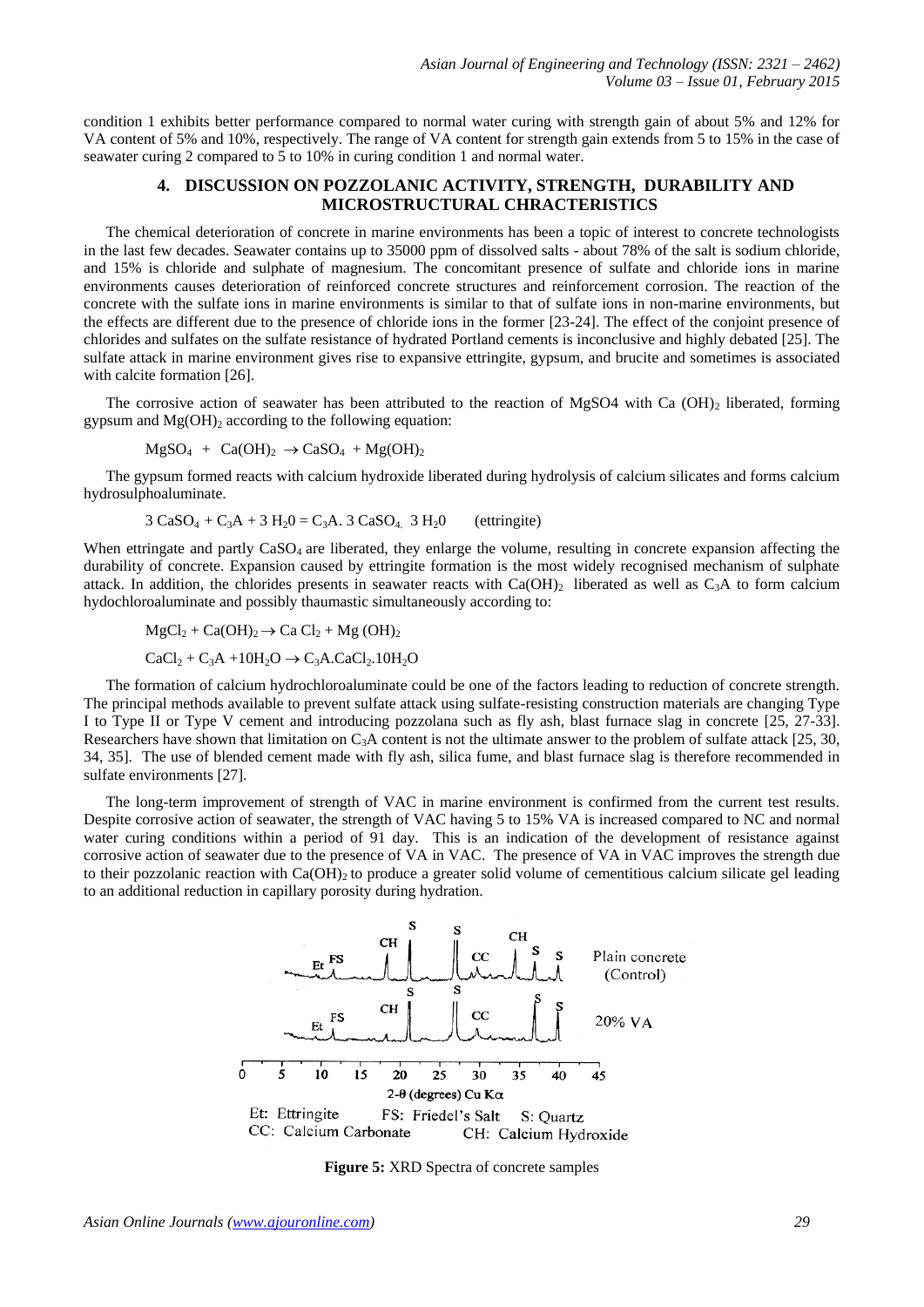The XRD curves (Fig. 5) of the powder samples taken from the fully submerged specimens (seawater curing 2) reveal that the calcium hydroxide content of the VA–blended specimens is lower than that of the plain concrete specimens. This indicates the pozzolanic reactivity of VA that consumes calcium hydroxide resulting from hydration of the cement.

Comparatively higher Friedel"s salt formation in VAC mixes compared to control mix is also confirmed from the XRD spectra in Fig. 5. Similar phenomena were also observed in fly ash concrete [36]. The VA certainly does not have  $C_3$ A which can adsorb more chloride ions to form Friedel's salts. The presence of lower  $C_3$ A content in PVAC compared to PC (Table 2) confirms the fact. It is more likely that VA has aluminium in the glass that is available for the chemical reaction resulting in Friedel"s salt production.

Friedel"s salt formation consequently lowers the levels of free chloride and hence, can reduce the chloride ion diffusivity of concrete. This can be evident from Fig. 6 which shows the chloride concentration profiles of the cylinder specimens fully submerged for 91 days under seawater curing 2. The chloride content at different depths decreased with the increase of VA content. The partial replacement of cement by VA results in a reduction in chloride ingress significantly beyond the depth of 25 mm compared with the control concrete with 0% VA. 35% cement replacement results in the lowest chloride ingress at deeper depths in all sets of specimens. This can also be attributed to the capability of VA to partially obstruct voids and pores leading to a decrease of pore size with refinement of pore structure and to a smaller effective diffusivity for chloride or other species.



**Figure 6:** Chloride concentrations at various depth from the surface for VAC

The effect of VA on the pore size distribution within the total pore volume (TPV), for pore sizes less than 20nm (micropores) and pore sizes greater than 20nm (macropores) at different curing times (seawater curing 2) is presented in Fig. 7. It is noted that increasing levels of replacement of cement with VA (up to 35%) produce a refinement of pore structure. Such refinement of pore structure is attributed to the lowering of permeability/diffusivity of VAC and hence, leads to the improved long-term seawater ion resistance and durability.



**Figure 7:** Pore size distribution with seawater curing time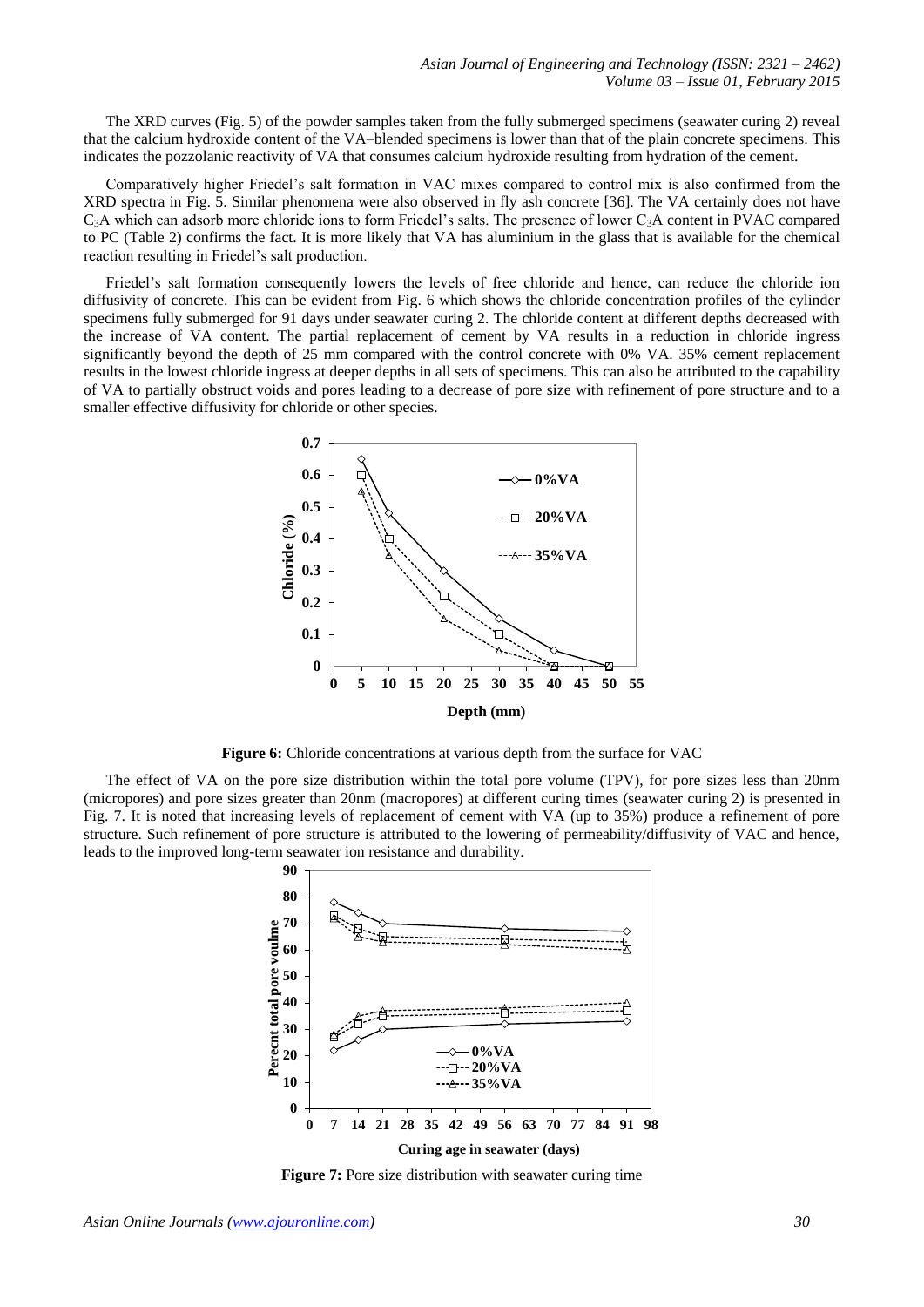The consumption of  $Ca(OH)_2$  by VA prevents the formation of ettringite and calcium hydrochloroaluminate, thus alleviating the corrosive attack of seawater. However, the reaction of VA with  $Ca(OH)$  could be dependent on the amount of VA in the mix and curing age. As the pozzolanic action of VA is a slow process, its benefit will be reflected in the long-term improvement of strength or durability (as confirmed from this research) of VAC compared to normal concrete. Investigations are in progress to study the long term (10-year period) strength and durability performance of VAC under marine environment.

# **5. CONCLUSIONS**

The performance of volcanic ash concrete (VAC) incorporating different dosages of volcanic ash (VA) as cement replacement (0 to 35% by weight) is presented and compared with that of control normal concrete (NC) in sea and normal water curing conditions. The following conclusions are drawn from the study:

- The seawater curing showed better performance of VAC (having 5%, 10% and 15% VA content) with about 20%, 35% and 10% strength gain, respectively compared to NC. The strength gain range may further increase when curing age is further extended.
- Seawater curing condition 2 (fully submerged for whole duration) exhibits better performance with a maximum strength gain of 35% at 91 day compared to seawater curing condition 1 (10 to 12 hours of submerged per day). The better performance of VAC depends on the use of optimum amount of VA in the mix and curing age. The optimum amount of VA identified from this study ranges between 5 to 15%. VA can enhance the long-term strength of VAC compared to NC due to their pozzolanic action. In this study benefit is clearly revealed at the curing age of 91 day.
- X-ray diffraction (XRD) analysis confirms the presence of lower calcium hydroxide content and formation of comparatively higher Friedel"s salt (reduces the levels of free chloride) in the VA– blended specimens compared with the control concrete specimens. In addition, the incorporation of VA leads to refinement of the pore structure. The proportion of pores with radii smaller than 20nm is increased as the replacement level of cement by VA increases. These processes reduce the diffusion of seawater ions in the concrete and improve long-term durability.
- VA blended specimens showed better resistance to chloride ingress exhibiting the lowest chloride ingress at deeper depths. This study suggests the application of VA blended cement concrete in marine structures to provide better durability.

# **6. ACKNOWLEDGEMENT**

The author is grateful to the Papua New Guinea (PNG) Ready Mix Company for financial assistance and to the Technical staffs of the PNG Halla Cement Factory for providing assistance in this project.

## **7. REFERENCES**

- [1] Zain M.F.M, Islam M.N., Mahmud F. and Jamil M., "Production of rice husk ash for use in concrete as a [supplementary cementitious material"](http://www.sciencedirect.com/science?_ob=ArticleURL&_udi=B6V2G-50SG9XM-1&_user=10&_coverDate=02%2F28%2F2011&_alid=1593768237&_rdoc=1&_fmt=high&_orig=search&_origin=search&_zone=rslt_list_item&_cdi=5702&_sort=r&_st=13&_docanchor=&view=c&_ct=3230&_acct=C000050221&_version=1&_urlVersion=0&_userid=10&md5=4c3f811209d4744d5341974d138620de&searchtype=a), Construction and Building Materials, Vol. 25, No. 2, pp. 798-805, 2011*.*
- [2] Elahi A, Basheer P.A.M., Nanukuttan S.V., Khan, Q.U.Z., "Mechanical and durability properties of high performance concrete containing supplementary cementitious materials", Construction and Building Materials, Vol. 24, No. 3, pp. 292-299, 2010.
- [3] Liu M., ["Self-compacting concrete with different levels of pulverized fuel ash",](http://www.sciencedirect.com/science?_ob=ArticleURL&_udi=B6V2G-4Y52J0W-2&_user=10&_coverDate=07%2F31%2F2010&_alid=1593761809&_rdoc=27&_fmt=high&_orig=search&_origin=search&_zone=rslt_list_item&_cdi=5702&_sort=r&_st=13&_docanchor=&view=c&_ct=6920&_acct=C000050221&_version=1&_urlVersion=0&_userid=10&md5=095b2bbed27aa2bcd897835f95fbed4f&searchtype=a) Construction and Building Materials, Vol. 24,No. 7, pp.1245-1252, 2010.
- [4] Chusilp N., Jaturapitakkul C. and Kiattikomol K, "Utilization of bagasse ash as a pozzolanic material in concrete", Construction and Building Materials, Vol. 23, No. 11, pp. 3352-3358, 2009.
- [5] Bouikni A, Swamy R.N. and Bali A., Durability [properties of concrete containing 50% and 65% slag,](http://www.sciencedirect.com/science?_ob=ArticleURL&_udi=B6V2G-4VY6FRF-1&_user=10&_coverDate=08%2F31%2F2009&_alid=1593604860&_rdoc=7&_fmt=high&_orig=search&_origin=search&_zone=rslt_list_item&_cdi=5702&_sort=r&_st=13&_docanchor=&view=c&_ct=326&_acct=C000050221&_version=1&_urlVersion=0&_userid=10&md5=5fb3a6ed160a5ef0aa29d499747c1dd8&searchtype=a) Construction and Building Materials, Vol. 23, No. 8, pp. 2836-2845, 2009.
- [6] Hossain K.M.A., "Properties of volcanic pumice based cement and lightweight concrete", Cement and Concrete Research, Vol. 34, No. 2, pp. 283-291, 2004.
- [7] Hossain K.M.A., Blended cement using volcanic ash and pumice, Cement and Concrete Research, Vol. 33, No. 10, pp. 1601-1605, 2003.
- [8] Berry E.E. and Malhotra V.M., "Fly ash for use in concrete A critical review", Journal of ACI, Vol. 77, No. 8, pp. 59-73, 1980.
- [9] ASTM C618, "Standard specification for coal fly ash and raw or calcined natural pozzolan for use as a mineral admixture in concrete", Annual book of ASTM Standards, USA, 1997.
- [10] ASTM C989, "Standard specification for slag cement for use in concrete and mortars", Annual book of ASTM Standards, USA, 2009.